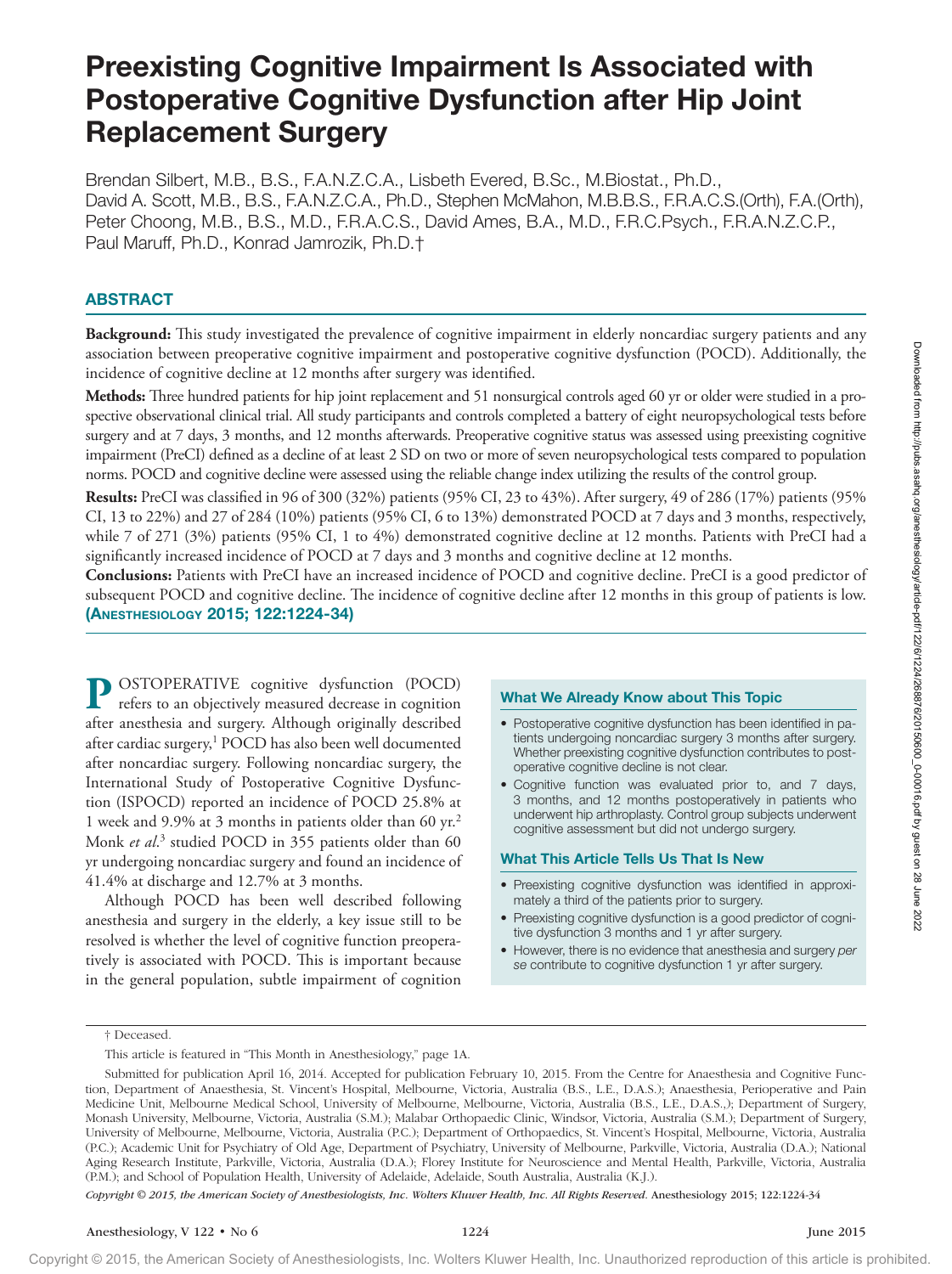is known to precede dementia. Determining whether preoperative cognitive function increases the risk of POCD will help in understanding the etiology of POCD and provide a marker of risk when surgery is contemplated.

Only one group has examined relationships between preoperative cognitive impairment and POCD. The ISPOCD group retrospectively analyzed preoperative Visual Verbal Learning tasks to identify individuals with decreased memory function preoperatively but were unable to find any association.4 Monk *et al*. 3 used MiniMental State Examination (MMSE) to measure preoperative cognition and were unable to identify any association with POCD; they stressed that the MMSE is a screening tool and called for the use of an appropriate measure of preoperative cognition to be used.

While POCD in the immediate postoperative period might impact on recovery and length of hospital stay,<sup>5</sup> it is also associated with increased 1-yr mortality,<sup>3</sup> decreased quality of life,<sup>6</sup> and poorer social outcomes.<sup>7</sup> Therefore, understanding the relationship between preoperative cognitive impairment and POCD is important.

A second issue of importance is measuring the incidence of cognitive decline at 1 yr after anesthesia and surgery. The ISPOCD group analyzed a subset of 336 patients 1 yr after surgery and found that the incidence of POCD was 10.4%, and this was similar to the incidence in a nonsurgical control group of 10.6%.8 We could not find any other studies that had tracked cognition more than 6 months after noncardiac surgery. Although the term "POCD" has been used to describe cognitive decline at time points greater than 3 months, we will use the more general term "cognitive decline" for 1-yr test results (both are calculated using the same method), to indicate that change in cognition may not be directly attributable to the prior anesthesia and surgery.

A recent review highlighted the methodological issues in POCD research including lack of suitable control groups, dissociation of cognitive outcomes from surgical outcomes, suboptimal statistical techniques, and absence of longitudinal preoperative cognitive assessments.<sup>9</sup>

The primary aim of the study was to identify the prevalence of preexisting cognitive impairment (PreCI) in elderly noncardiac surgery patients and any association between PreCI and POCD. The secondary aim was to identify the incidence of cognitive decline at 1 yr.

# Materials and Methods

#### *Subjects and Study Design*

This investigation was a prospective observational clinical trial to identify the prevalence of PreCI and relate this to the incidence of POCD at 7 days and 3 months and cognitive decline at 12 months following noncardiac surgery. We studied 300 patients and 51 nonsurgical controls. The trial was registered with the Australian Clinical Trials Registry (ACTRN12607000049471; registered January 16, 2007; Principal Investigator: B.S.). Patients were recruited

between August 1, 2007, and May 31, 2011. Controls were recruited between June 2009 and November 2011. The first 164 patients have been previously published to 3-month assessment using the first 34 controls.10 The current article is the first publication of the entire cohort of the study of 300 patients and 51 controls. This is not an interim analysis for a larger study, although the patients enrolled continue to be assessed for follow-on studies up to 5 yr postoperatively.

Eligible patients were 60 yr or older scheduled to undergo elective first-time total hip replacement for osteoarthritis. Patients were recruited from the waiting lists at three large hospitals. These waiting lists were sufficiently long for identification, contact, consent and enrolment, and baseline neuropsychological testing of consented patients in the week before their surgery. All participants gave written informed consent, and the study was approved by the Institutional Ethics Review Boards at the relevant hospitals (Ethics Committee at St. Vincent's Hospital, St. Vincent's Private Hospital, and the Avenue Hospital, Victoria, Australia). Additional inclusion criteria were that the participants must reside in accessible proximity to the hospital to enable investigators to administer neuropsychological testing in their homes. Patients were excluded if they had preexisting neurological or clinically evident neurovascular disease (*e.g.*, stroke); MMSE less than 26 or Clinical Dementia Scale more than 1 (*i.e.*, excluded dementia); anticipated difficulty with neuropsychological assessment, such as English not being the prime language, blindness, and deafness; associated medical problems that may lead to significant complications and subsequent loss to follow-up (American Society Anesthesiologists Physical Status IV or higher); and geographical remoteness that may make it difficult to test patients at home. In both Spatial and Weyl And both the possion for a bosonical like while both spatial and the spatial and the spatial and the spatial and the spatial and the spatial and the spatial and the spatial and the spatial and the

In order to determine POCD and cognitive decline, it is necessary to use a nonsurgical control group.<sup>11</sup> We used an age- and gender-matched control group consisting of patients with osteoarthritis not scheduled for surgery. They were recruited from advertisements in appropriate newsletters and senior citizens centers. We believe that this control group was more appropriately matched to the study group than using a healthy control group.<sup>12</sup> The control group underwent neuropsychological testing at time points corresponding to assessments in the patients undergoing surgery.

## *Neuropsychological Testing*

All study participants and controls completed a battery of eight neuropsychological tests administered by a trained interviewer. This was done on four occasions:

- 1. Baseline tests: during the week before surgery
- 2. Early postoperative tests: day 7 after surgery
- 3. Intermediate postoperative tests: 3 months after surgery
- 4. Late postoperative tests: 12 months after surgery

The neuropsychological tests were selected because they have been used commonly and recommended in an expert consensus statement.<sup>13</sup> The test battery consisted of the Consortium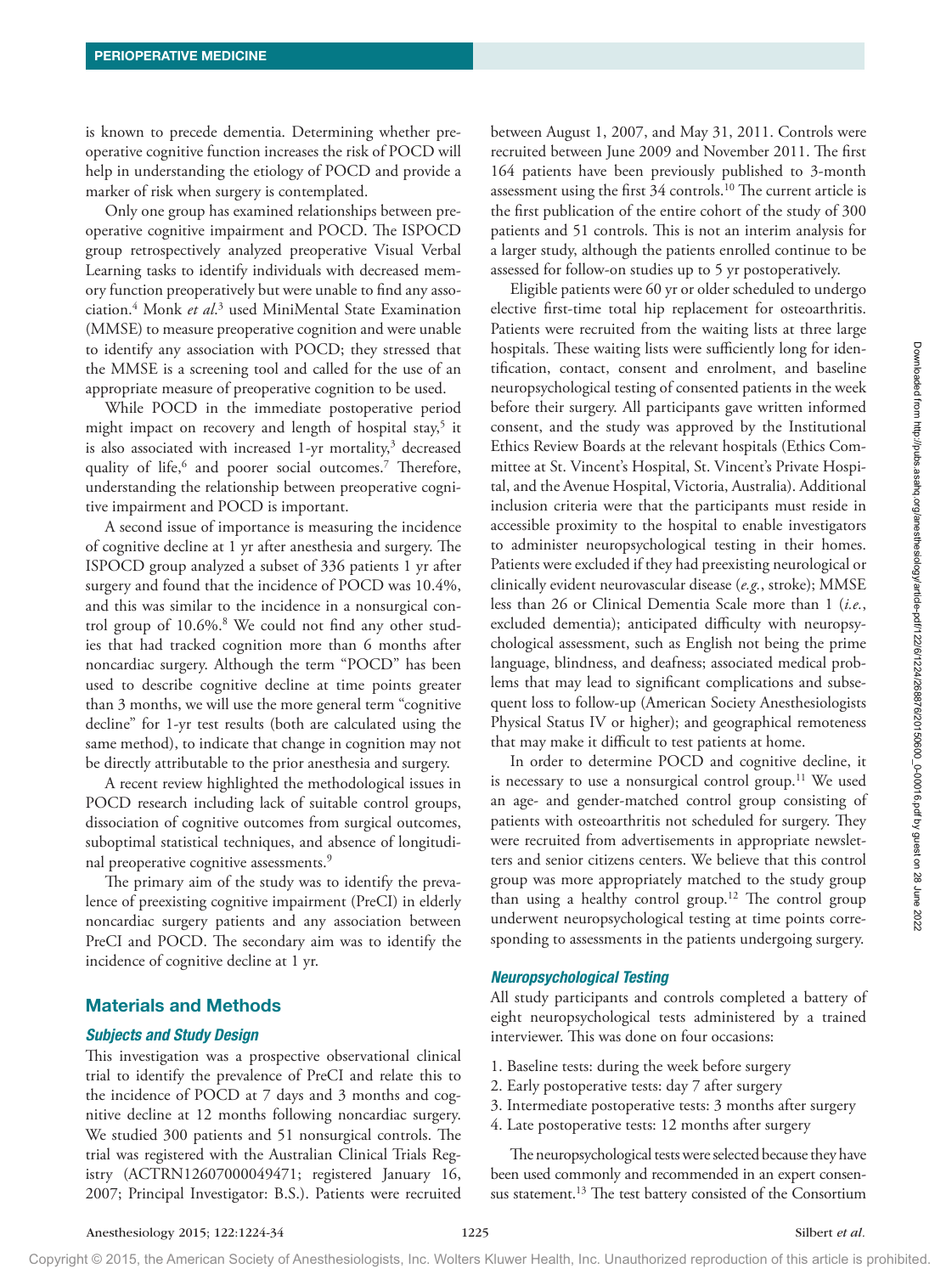to Establish a Registry in Alzheimer Disease (CERAD) Auditory Verbal Learning Test, Trail Making Test Parts A and B, Digit Symbol Substitution Test, Controlled Oral Word Association Test, CERAD Semantic Fluency Test (animals), and the Grooved Pegboard Test (dominant and nondominant hands). All of these tests have been described elsewhere.<sup>5</sup>

All tests were used for assessment of POCD and cognitive decline.

Preexisting cognitive impairment (PreCI), which is a measure of cognition (*vide infra*), was calculated using all cognitive tests except the Digit Symbol Substitution Test, which was excluded because we did not have access to appropriate population norms.

Visual analog scales were used to assess anxiety and depression at each time of testing. These are especially suitable for this situation because they offer simple, reliable, and valid techniques for measuring anxiety and depression while placing minimal demands on patients.<sup>14,15</sup> Patients were asked to mark an ungraded line (10 cm in length) anchored by 0 and 100 at either end.

Absolute test scores were reversed for timed tasks so that a decrease implied cognitive decline for every test.

Parallel forms were administered for the CERAD Auditory Verbal Learning Test, and all the tests were administered in the same order at all time points. The National Adult Reading Test was used to estimate intelligence quotient<sup>16</sup> and was administered at the baseline assessment.

#### *Calculation of Preoperative Cognitive Status*

We used a measure of preoperative cognitive status commonly used in the anesthetic literature known as PreCI.<sup>17,18</sup> This is defined as a decline of at least 2 SD on two or more of seven neuropsychological tests compared to the population or healthy matched control group.17,19 We used population norms to calculate PreCI.

#### *Calculation of POCD and Cognitive Decline*

Postoperative cognitive dysfunction (7 days and 3 months) and Cognitive Decline (12 months) were calculated using the reliable change index (RCI).<sup>20</sup> RCIs were determined by subtracting the preoperative score  $(X_1)$  from the postoperative score  $(X_2)$ , giving  $\Delta_X$  for each individual participant for a given task. The mean change for the controls  $\Delta_{\chi_{\rm c}^{\rm o}}$  calculated in the same way, was then subtracted from this, removing any practice effect. This score was then divided by the SD for the change in test results of the control group  $SD(\Delta_{X_c})$ , controlling for the expected variability. These scores were then used to create a combined test score  $(Z_{\text{combined}})$  using the sum of  $Z$  scores for each test  $(\Sigma Z_{\text{a,b,c,d,etc.}})$ divided by the SD of this summation in the control group  $[SD(\Sigma Z_{control})]$ . POCD and cognitive decline were defined in an individual when their RCI score was less than –1.96 on at least 2 tests, and/or their combined *Z* score was less than –1.96. This classifies POCD or cognitive decline on the basis of a substantial failure on two or more tests or a more pervasive subtle decline across the neuropsychological test battery. which was mediated because we distribute a metric of the structure about A structure and the form for the structure of the structure of the structure of the structure of the structure of the structure of the structure of

#### *Surgery and Anesthesia*

All clinical care followed recognized clinical practice. An anterolateral or posterior approach to the hip was used, followed by a standard femoral neck osteotomy. The acetabular component was then inserted (cementless or cemented). The intramedullary canal was prepared in the standard fashion before insertion of the femoral prosthesis. Postoperative management followed standard practice, including deep vein thrombosis prophylaxis.

To ensure all patients were under similar levels of anesthesia, the protocol required that the bispectral index be maintained below 60. Apart from this requirement, individual anesthesiologists were free to choose anesthetic agents. Spinal anesthesia (0.5% bupivacaine either isobaric or heavy) was used in the majority of patients. This was accompanied by intravenous midazolam and fentanyl followed by volatile (sevoflurane) or intravenous (propofol) anesthesia. A laryngeal mask was the most common form of airway maintenance. Hypotension was treated as clinically appropriate with intravenous metaraminol or ephedrine. Postoperative pain was most commonly treated with patient controlled analgesia using either morphine or fentanyl in the initial period followed by oral oxycodone. All aspects of clinical care were documented in case report forms.

#### *Statistical Analysis*

Sample size was based on a preoperative prevalence of cognitive impairment in patients aged 65 yr or more of 25% (a lower estimate than in cardiac patients). Assuming the relative risk of POCD in these patients was increased sixfold (based on a conservative increased risk of progression to dementia in patients with mild cognitive impairment [MCI] of 15% over 12 months) and the incidence of POCD at 3 months postoperatively is 14% (12% in those with baseline cognitive impairment and 2% in those with normal baseline cognition), we would require 300 patients to identify this difference (power of 90%, and  $\alpha$  = 0.05, two-tailed). The control number was based on previous studies where the number of participants is convenience but large enough to reduce variability and allow matching.

Group comparisons were made using independent *t* tests for continuous variables, Mann-Whitney *U* test for ranked data, and chi-square or Fisher exact test for dichotomous data. All hypothesis testing was two-tailed. A *P* value of less than 0.05 was taken to indicate significance. Odds ratios and 95% CIs were determined for individual tests and combined outcomes. Tests were performed using STATA (Ver 12.0; Stata Corporation, USA)

## **Results**

We recruited 300 patients. The trial profile is shown in figure 1. There were no significant differences in demographic or comorbidities between 271 patients followed for 12 months and 29 patients not assessed (appendix 1).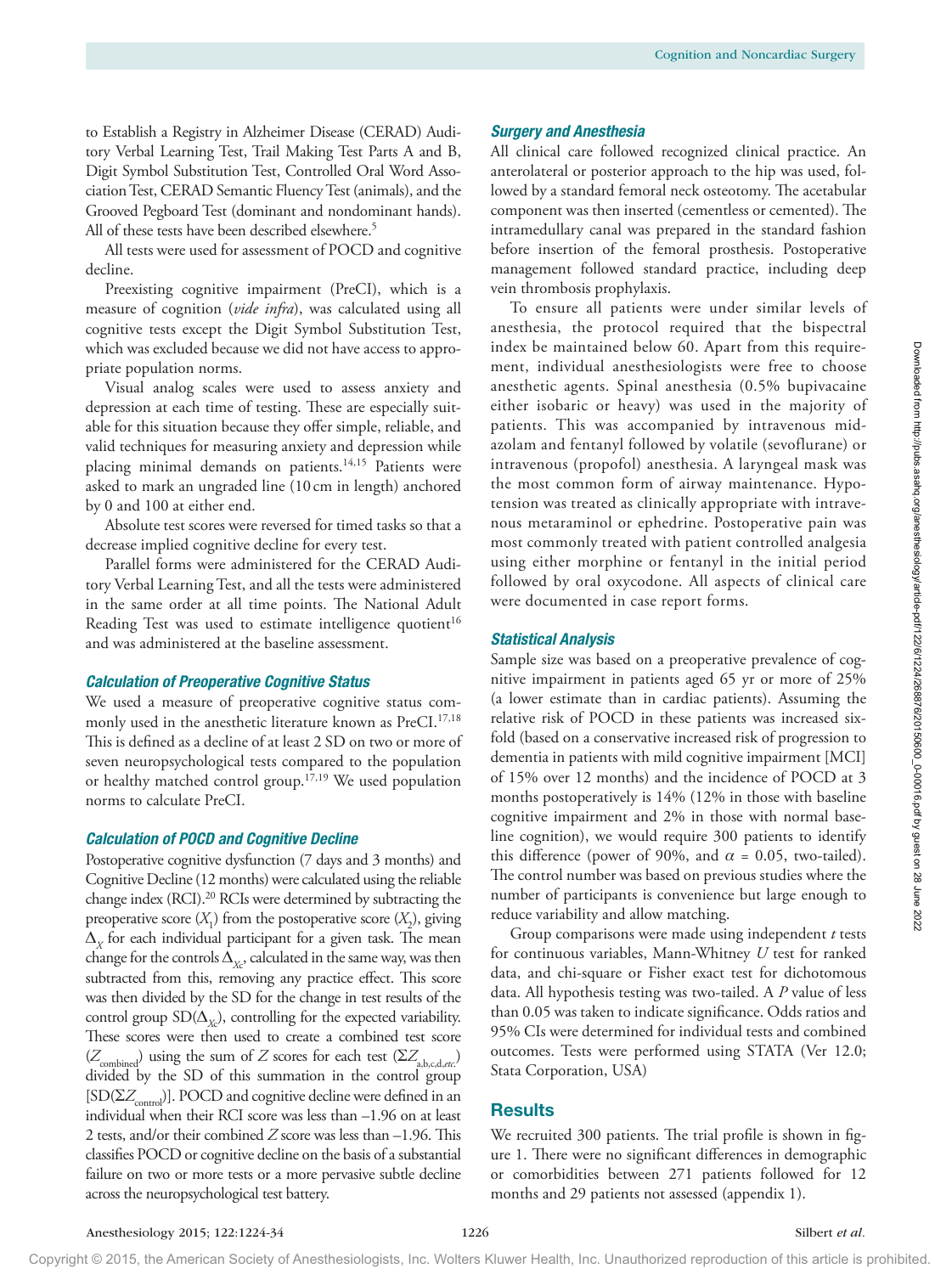

Fig. 1. Trial profile. BIS = bispectral index; MMSE = MiniMental State Examination.

Patient and control baseline characteristics, including medical history and medications, are shown in table 1. We recruited 65 control participants in total (appendix 2). We excluded four control participants due to surgery during the course of the study, four with baseline dementia (according to baseline study neuropsychological assessment), one withdrew after baseline testing, and five for age matching, resulting in 51 age-matched controls for the purpose of calculating POCD. Fifty were assessed at day 7, 48 at 3 months, and 38 at 12 months. There were no significant differences between baseline characteristics for patients and controls, except estimated intelligence quotient was higher in controls.

The mean  $\pm$  SD time in days for testing was  $8.7 \pm 2.0$ (range, 4 to 14),  $95.1 \pm 12.3$  (range, 72 to 163), and  $371 \pm 18.4$  (range, 336 to 435) for assessment at 7 days, 3 months, and 12 months, respectively (appendix 3).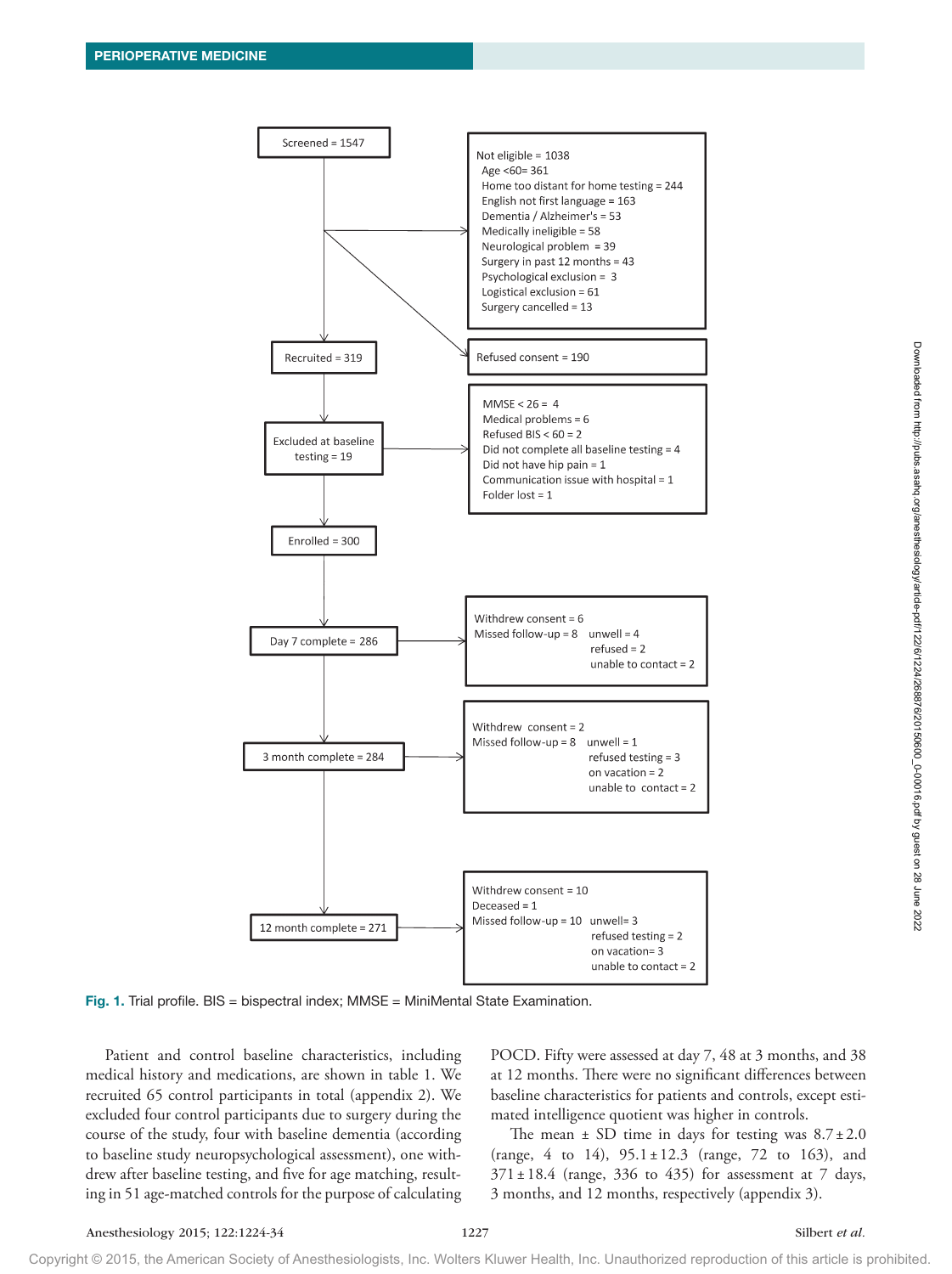|  | <b>Table 1.</b> Patient and Control Demographics and Medical History |  |
|--|----------------------------------------------------------------------|--|
|--|----------------------------------------------------------------------|--|

|                                    | Patients, n |              | Controls, n |             | P Value |
|------------------------------------|-------------|--------------|-------------|-------------|---------|
| Age, yr                            | 300         | 70.1 (6.6)   | 51          | 72.0 (7.2)  | 0.06    |
| Gender (male/female)               | 300         | 103/197      | 51          | 13/38       | 0.22    |
| Height, cm                         | 299         | 166.4 (9.4)  | 49          | 166.0 (8.6) | 0.79    |
| Weight, kg                         | 300         | 78.5 (15.0)  | 50          | 75.3 (17.3) | 0.17    |
| Body mass index                    | 299         | 28.3(4.9)    | 49          | 27.2(5.0)   | 0.12    |
| <b>Diabetes</b>                    | 296         | 26(8.8)      | 50          | 6(12)       | 0.47    |
| Hypertension                       | 299         | 160 (53.5)   | 51          | 34 (66.7)   | 0.08    |
| Peripheral vascular disease        | 287         | 3(1.0)       | 51          | 3(5.9)      | 0.05    |
| History of myocardial infarct      | 295         | 12(4.1)      | 50          | 7(14.0)     | 0.01    |
| History of smoking                 | 300         | 144 (48.0)   | 51          | 20(39.2)    | 0.29    |
| Hypercholesterolemia               | 297         | 115 (38.7)   | 51          | 26(51.0)    | 0.12    |
| Estimated intelligence<br>quotient | 270         | 111.0 (10.3) | 48          | 115.4(9.0)  | < 0.01  |
| Prior general anesthesia           | 295         | 275 (93.2)   | 48          | 45 (93.8)   | 1.00    |
| Preoperative medications           |             |              |             |             |         |
| <b>Statins</b>                     | 300         | 99 (33.0)    | 47          | 21(44.7)    | 0.14    |
| $\beta$ -blockers                  | 300         | 39 (13.0)    | 47          | 6(12.8)     | 1.00    |
| Antidepressants                    | 297         | 36(12.1)     | 47          | 4(8.5)      | 0.63    |
| <b>ACE</b> inhibitors              | 300         | 63 (21.0)    | 47          | 11 (23.4)   | 0.70    |

| Table 2. | Test Score Results at Baseline |  |  |
|----------|--------------------------------|--|--|
|          |                                |  |  |

| Hypercholesterolemia                                                                                                                                                                                                                                                                                                                                                                                                                                                                                                                                             | 297 | 115 (38.7)                      | 51                                                                                                                                                                                                                                                                                                                                                                                                                                                                                | 26 (51.0)                                                 | 0.12    |
|------------------------------------------------------------------------------------------------------------------------------------------------------------------------------------------------------------------------------------------------------------------------------------------------------------------------------------------------------------------------------------------------------------------------------------------------------------------------------------------------------------------------------------------------------------------|-----|---------------------------------|-----------------------------------------------------------------------------------------------------------------------------------------------------------------------------------------------------------------------------------------------------------------------------------------------------------------------------------------------------------------------------------------------------------------------------------------------------------------------------------|-----------------------------------------------------------|---------|
|                                                                                                                                                                                                                                                                                                                                                                                                                                                                                                                                                                  |     |                                 |                                                                                                                                                                                                                                                                                                                                                                                                                                                                                   |                                                           |         |
| Estimated intelligence<br>quotient                                                                                                                                                                                                                                                                                                                                                                                                                                                                                                                               | 270 | 111.0 (10.3)                    | 48                                                                                                                                                                                                                                                                                                                                                                                                                                                                                | 115.4(9.0)                                                | < 0.01  |
| Prior general anesthesia                                                                                                                                                                                                                                                                                                                                                                                                                                                                                                                                         | 295 | 275 (93.2)                      | 48                                                                                                                                                                                                                                                                                                                                                                                                                                                                                | 45 (93.8)                                                 | 1.00    |
| Preoperative medications                                                                                                                                                                                                                                                                                                                                                                                                                                                                                                                                         |     |                                 |                                                                                                                                                                                                                                                                                                                                                                                                                                                                                   |                                                           |         |
| <b>Statins</b>                                                                                                                                                                                                                                                                                                                                                                                                                                                                                                                                                   | 300 | 99 (33.0)                       | 47                                                                                                                                                                                                                                                                                                                                                                                                                                                                                | 21(44.7)                                                  | 0.14    |
| $\beta$ -blockers                                                                                                                                                                                                                                                                                                                                                                                                                                                                                                                                                | 300 | 39 (13.0)                       | 47                                                                                                                                                                                                                                                                                                                                                                                                                                                                                | 6(12.8)                                                   | 1.00    |
| Antidepressants                                                                                                                                                                                                                                                                                                                                                                                                                                                                                                                                                  | 297 | 36(12.1)                        | 47                                                                                                                                                                                                                                                                                                                                                                                                                                                                                | 4(8.5)                                                    | 0.63    |
| <b>ACE</b> inhibitors                                                                                                                                                                                                                                                                                                                                                                                                                                                                                                                                            | 300 | 63 (21.0)                       | 47                                                                                                                                                                                                                                                                                                                                                                                                                                                                                | 11 (23.4)                                                 | 0.70    |
| Continuous variables presented as mean (SD) and categorical variables as number (%).<br>$ACE = angiotensin-converting enzyme.$                                                                                                                                                                                                                                                                                                                                                                                                                                   |     |                                 |                                                                                                                                                                                                                                                                                                                                                                                                                                                                                   |                                                           |         |
| The results of neuropsychological testing of patients and<br>controls at baseline are shown in table 2 with 286 patients<br>being tested at 7 days, 284 at 3 months, and 271 at 12<br>months. Controls performed better on the Controlled Oral<br>Word Association Test than patients at baseline, but there<br>were no other significant differences between neuropsycho-<br>logical test results after allowing for multiple comparisons.<br>Preexisting cognitive impairment was classified in 96 of<br>300 (32%) patients (95% CI, 23 to 43%). Patients with |     |                                 | 7 of 271 (3%) patients (95% CI, 1 to 4%) demonstrated<br>cognitive decline at 12 months. When the same criteria for<br>calculating POCD were applied to the control group, the<br>incidence of cognitive decline was 3 of 50 (6%) (95% CI, $-1$<br>to 13%) and 2 of 48 (4.2%) (95% CI, -2 to 10%) at 7 days<br>and 3 months, while 3 of 38 (7.9%) (95% CI, -1 to 17%)<br>demonstrated cognitive decline at 12 months.<br>had a significantly increased incidence of POCD compared | When considering the surgical patients, those with PreCI  |         |
| In the surgical group, 49 of 286 (17%) patients (95% CI,                                                                                                                                                                                                                                                                                                                                                                                                                                                                                                         |     |                                 | with those without PreCI. At 7 days, the incidence of POCD<br>was 25.3% versus 13.3%, and at 3 months, it was 14.9% ver-<br>sus 7.1%. Cognitive decline at 12 months was 9.4% in those<br>with PreCI versus 1.1% in those without PreCI (table 3).<br>ing all demographic, perioperative, and comorbid factors,                                                                                                                                                                   | Univariable analysis was conducted at 3 months by assess- |         |
|                                                                                                                                                                                                                                                                                                                                                                                                                                                                                                                                                                  |     | Patients ( $n = 300$ )          | Controls ( $n = 51$ )                                                                                                                                                                                                                                                                                                                                                                                                                                                             |                                                           | P Value |
|                                                                                                                                                                                                                                                                                                                                                                                                                                                                                                                                                                  |     |                                 |                                                                                                                                                                                                                                                                                                                                                                                                                                                                                   |                                                           | 0.10    |
|                                                                                                                                                                                                                                                                                                                                                                                                                                                                                                                                                                  |     | 28.18 (1.23)<br>111.04 (10.32)  | 28.49 (1.19)<br>115.40 (8.99)                                                                                                                                                                                                                                                                                                                                                                                                                                                     |                                                           | 0.01    |
|                                                                                                                                                                                                                                                                                                                                                                                                                                                                                                                                                                  |     | 17.47 (3.80)                    | 18.66 (3.93)                                                                                                                                                                                                                                                                                                                                                                                                                                                                      |                                                           | 0.04    |
|                                                                                                                                                                                                                                                                                                                                                                                                                                                                                                                                                                  |     |                                 |                                                                                                                                                                                                                                                                                                                                                                                                                                                                                   |                                                           | 0.01    |
|                                                                                                                                                                                                                                                                                                                                                                                                                                                                                                                                                                  |     | 51.66 (21.74)                   | 43.12 (14.85)                                                                                                                                                                                                                                                                                                                                                                                                                                                                     |                                                           | 0.28    |
|                                                                                                                                                                                                                                                                                                                                                                                                                                                                                                                                                                  |     | 116.64 (59.12)<br>37.79 (10.86) | 97.73 (55.41)                                                                                                                                                                                                                                                                                                                                                                                                                                                                     |                                                           | 0.05    |
|                                                                                                                                                                                                                                                                                                                                                                                                                                                                                                                                                                  |     |                                 | 41.14 (11.26)                                                                                                                                                                                                                                                                                                                                                                                                                                                                     |                                                           | < 0.01  |
|                                                                                                                                                                                                                                                                                                                                                                                                                                                                                                                                                                  |     | 35.18 (12.35)<br>17.89 (4.61)   | 42.90 (13.19)<br>19.92 (4.79)                                                                                                                                                                                                                                                                                                                                                                                                                                                     |                                                           | <0.01   |
|                                                                                                                                                                                                                                                                                                                                                                                                                                                                                                                                                                  |     |                                 | 89.55 (23.52)                                                                                                                                                                                                                                                                                                                                                                                                                                                                     |                                                           | 0.11    |
| PreCI had performed significantly worse on all tests at<br>baseline, but scores were all adequate to avoid floor effects<br>(appendix 4).<br>13 to 22%) and 27 of 284 (10%) patients (95% CI, 6 to<br>13%) demonstrated POCD at 7 days and 3 months, while<br>Table 2. Test Score Results at Baseline<br><b>MMSE</b><br><b>Estimated IQ</b><br>CERAD-AVLT, n<br>TMTA, s<br>TMTB, s<br>DSST, n<br>COWAT, n<br>CERAD semantic fluency (animals), n<br>GPBd, s<br>GPBnd, s                                                                                          |     | 98.38 (36.96)<br>109.95 (52.10) | 98.49 (25.55)                                                                                                                                                                                                                                                                                                                                                                                                                                                                     |                                                           | 0.13    |
| Test results are either number correct (n) or time taken (s). All data are presented as mean (SD).<br>AVLT = Auditory Verbal Learning Test; CERAD = Consortium to Establish a Registry for Alzheimer Disease; COWAT = Controlled Oral Word Association<br>Test; DSST = Digit Symbol Substitution Test; GPBd = Grooved Pegboard Test dominant; GPBnd = Grooved Pegboard Test nondominant; IQ = intelligence<br>quotient; MMSE = MiniMental State Examination; TMTA = Trail Making Test Part A; TMTB = Trail Making Test Part B.                                   |     |                                 |                                                                                                                                                                                                                                                                                                                                                                                                                                                                                   |                                                           |         |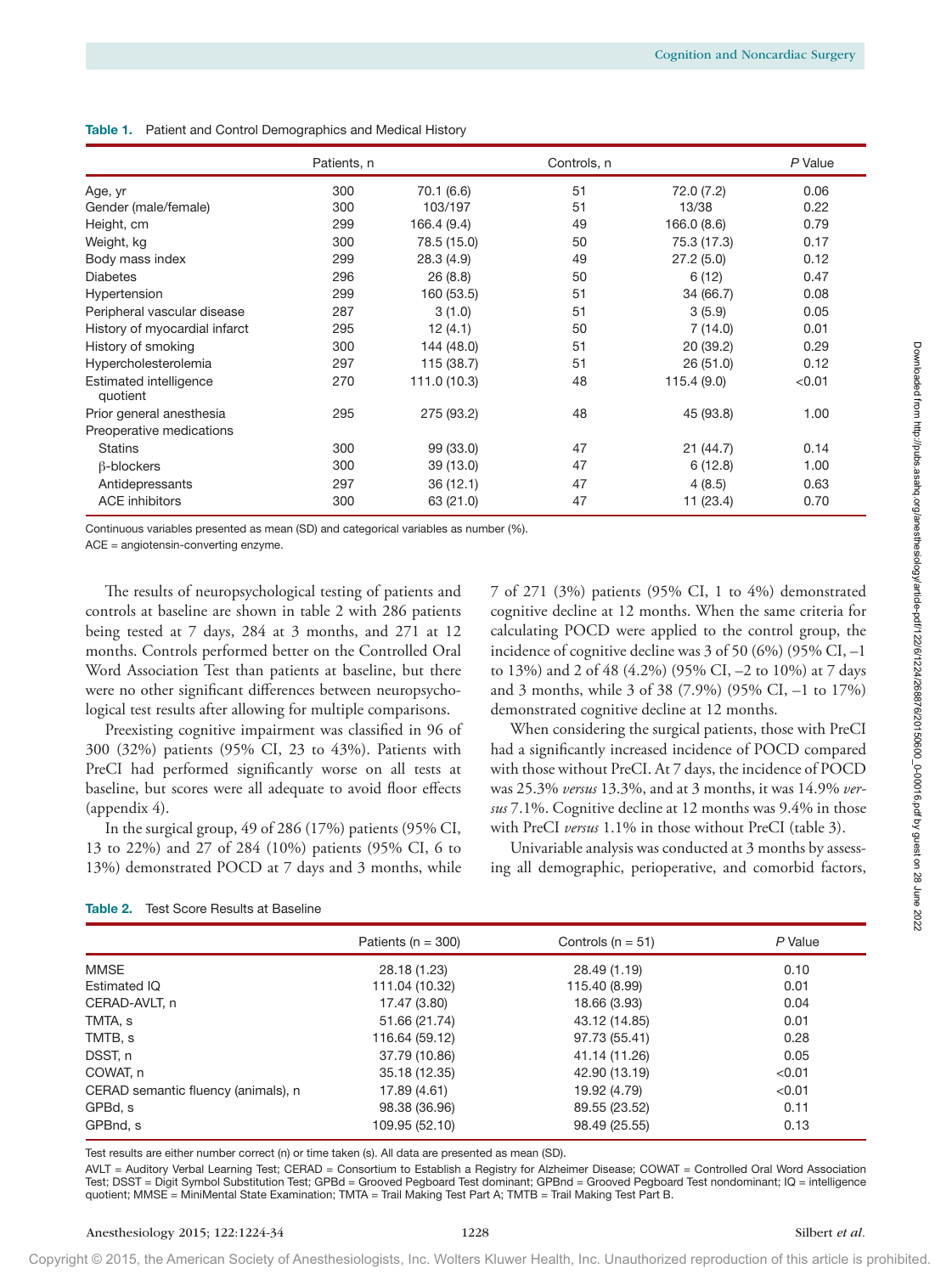|                   | PreCI ( $n = 96$ ) | No PreCl $(n = 204)$ | P Value | 95% CI Difference |
|-------------------|--------------------|----------------------|---------|-------------------|
| Day 7             |                    |                      |         |                   |
| <b>POCD</b>       | 23/91 (25.3%)      | 26/195 (13.3%)       | 0.012   | 12% (2%, 22%)     |
| 95% CI            | 16.7%, 35.5%       | 8.9%, 18.9%          |         |                   |
| 3 months          |                    |                      |         |                   |
| <b>POCD</b>       | 13/87 (14.9%)      | 14/197 (7.1%)        | 0.039   | 7.8% (1%, 16%)    |
| 95% CI            | 8.2%, 24.2%        | 3.9%, 11.6%          |         |                   |
| 12 months         |                    |                      |         |                   |
| Cognitive decline | 5/83(9.4%)         | $2/188(1.1\%)$       | < 0.001 | $8.3\%$ (2%, 15%) |
| 95% CI            | 2.0%, 13.5%        | $0.1\%$ , $3.8\%$    |         |                   |

Table 3. Prevalence of Preexisting Cognitive Impairment and Incidence of Postoperative Cognitive Dysfunction and Cognitive Decline

Data are presented as n (%), 95% CI in percent.

POCD = postoperative cognitive dysfunction; PreCI = preexisting cognitive impairment.

which demonstrated an association  $(P < 0.2)$  with the outcome (POCD at 3 months) (appendix 5). A classification of PreCI at baseline was associated with POCD at 3 months (table 4). In a final model, age and PreCI were both forced into a logistic regression model to examine the impact of PreCI on 3-month POCD after controlling for age.

## **Discussion**

There is a paucity of evidence on the impact of preoperative cognitive status on postoperative cognitive change. We found a high prevalence of PreCI (32%) in older patients presenting for noncardiac surgery, and moreover, this was associated with subsequent POCD.

The term preexisting cognitive impairment (PreCI) has been used previously to define preoperative cognitive status. Hogue *et al*. 17 defined PreCI as a test score more than 2 SD lower on two or more tests compared with cognitive test data obtained in controls. PreCI thus identifies individuals with impaired cognition, which may not only involve the memory domain but affect other domains, such as attention, concentration, and executive function. In fact, a more detailed analysis of the tests, which contribute to the classification of PreCI in our patients, shows that measures of complex and simple attentional function (*e.g.*, Trails Making Test B with 66% sensitivity and Trails Making Test A with 58% sensitivity) and motor function (Grooved Pegboard dominant with 52% sensitivity) were the most common contributor to the classification of PreCI. By comparison, impairment in memory (CERAD-Auditory Verbal Learning Test with 17% sensitivity) contributed less to the classification of the PreCI. Date e possession and 1980 di noces.<br>
COD a nontinente metallicano ( $P$ , co. 2), which the control of PU( $\alpha$  F) di normalisation and the control of the control of the control of the control of the control of the control

Population studies often use amnestic MCI, defined by an impairment in episodic memory (identified by performance on a test of memory that is less than 1.5 SD compared with norms) together with a subjective or informant report of memory loss.<sup>21</sup> Silverstein *et al*.<sup>4</sup> used a surrogate for MCI, which they called preoperative cognitive impairment (PCI). Their construct did not require a report of memory loss and was defined as a preoperative score of at least 1.5 SD below healthy controls in the Visual Verbal Learning Test in cumulated learning or in delayed recall. They found an incidence

of PCI of 74 of 1,185 (6.2%) in their study group before surgery. Our incidence of PreCI of 32% is higher than both the incidence of PCI observed by Silverstein *et al*. 4 and that observed in large population studies that use MCI as a measure of subtle cognitive decline  $(14 \text{ to } 18\%)$ .<sup>21</sup>

Preexisting cognitive impairment is both a broader index of cognition than MCI or PCI (because it incorporates multiple domains) and also a more conservative index because of the 2 SD criteria which identify individuals who lie in the bottom 2.28% of responses in two or more tests. In contrast, the objective component of both MCI and PCI use a cutoff of 1.5 SD, thus identifying individuals who lie in the lowest 6.68% in a memory test alone and is more specific because it assesses only one domain. Given the more rigorous objective requirements for PreCI, the higher prevalence of PreCI identified in our study must therefore be due to the wider range of cognitive tests used rather than the degree of cognitive impairment.

Previously, we have reported a prevalence of PreCI of 20% in 152 patients who comprised a substudy of the current investigation.<sup>18</sup> Our current finding of 32% patients with PreCI is comparable with that reported before cardiac surgery of  $25\%,^{22}$  35%,<sup>19</sup> and  $45\%$ <sup>17</sup> and underscores similarities in this area between patients presenting for cardiac and noncardiac surgeries.<sup>10</sup>

We found that patients with subtle cognitive impairment at baseline identified by PreCI had a significantly greater incidence of POCD than those without PreCI at 7 days and 3 months and a significantly greater incidence of cognitive decline at 12 months. This is consistent with current theories on cognitive decline in the elderly in population studies which link decreased cognitive status to future cognitive decline.<sup>23</sup>

It has long been suspected that patients with impaired cognition may be susceptible to POCD, but direct evidence in support of this hypothesis has not been forthcoming. Silverstein *et al.*<sup>4</sup> found no difference in the incidence of POCD in patients with or without cognitive impairment identified by PCI at either 7 days or 3 months.

Bekker *et al*. 24 undertook a retrospective analysis of community-dwelling volunteers. Individuals with MCI who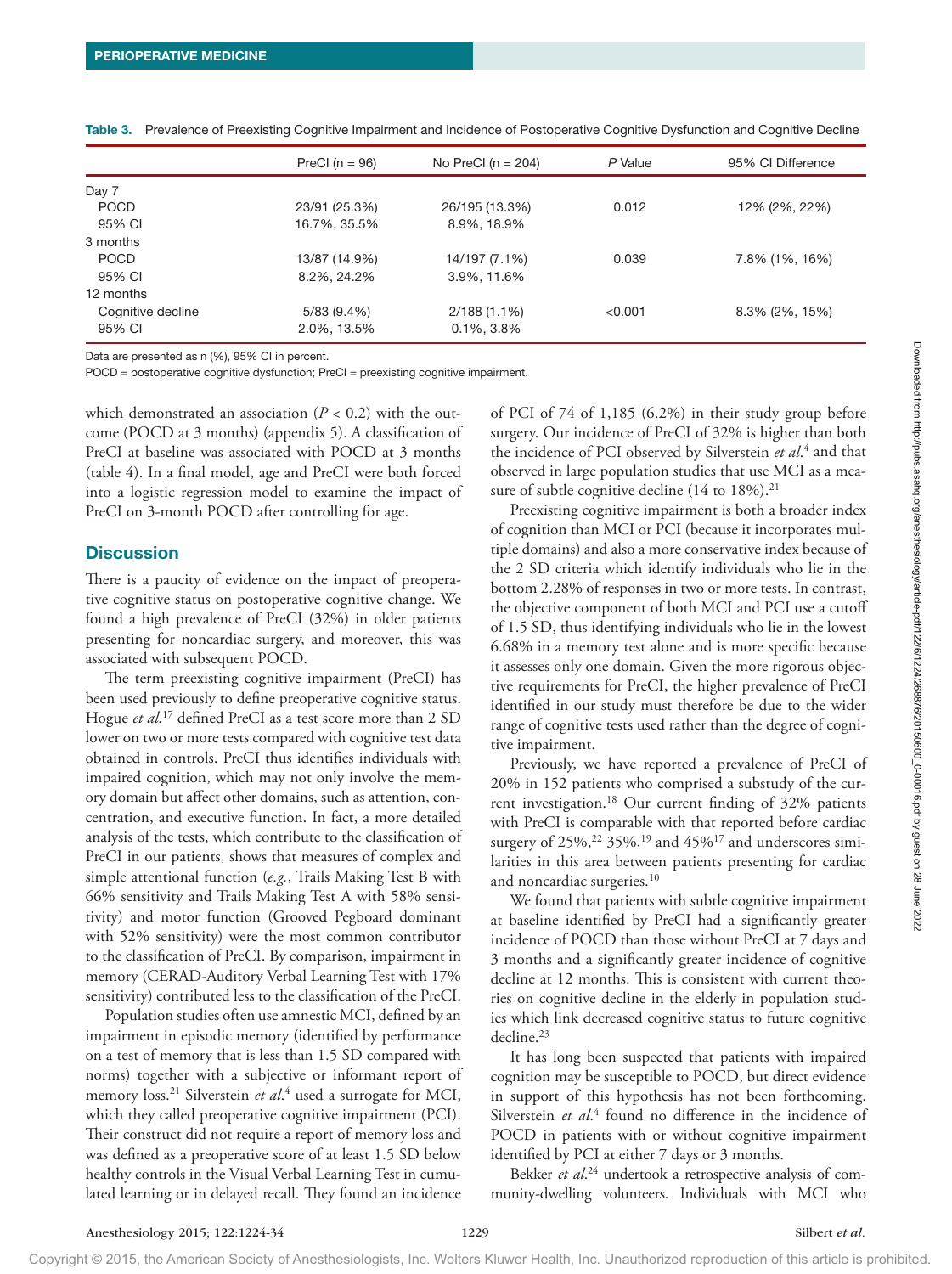|              |                                  | POCD 3 Months |                                        |              |
|--------------|----------------------------------|---------------|----------------------------------------|--------------|
|              | Univariable Analysis             |               | Multivariable Analysis                 |              |
| Predictor    |                                  | P Value       | Odds Ratio<br>$(95% \text{ Cl})$       | P Value      |
| Age<br>PreCl | $t = -1.213$<br>$\gamma = 4.307$ | 0.23<br>0.04  | 1.04(0.98, 1.10)<br>2.41 (1.06, 5.492) | 0.17<br>0.04 |

POCD = postoperative cognitive dysfunction; PreCI = preexisting cognitive impairment.

underwent surgery had a greater decline in performance on the Digit Span Forward Test compared with those without MCI. They concluded that MCI patients declined in attention and concentration after surgery compared with normal individuals.

Bekker *et al*. 24 have noted the importance of identifying subgroups susceptible to POCD in order to target these individuals for treatment. The current findings suggest PreCI would be a useful tool in this regard.

Age has repeatedly been shown to be a predictor of POCD.<sup>25</sup> Increased age has been found to be associated with the incidence of POCD after both cardiac<sup>26</sup> and noncardiac surgery.<sup>3</sup> We found no association between age and POCD at 3 months when the regression model included age and PreCI. That is, if PreCI was excluded from the regression model, age was significantly associated with POCD, whereas inclusion of PreCI removed the association of age with POCD at 3 months. This suggests that age may be acting as a surrogate for cognitive status in analyses for risk of POCD.

The long-term incidence of cognitive decline after noncardiac surgery is of interest. The incidence of cognitive decline after cardiac surgery has been followed for periods as long as  $5 \text{ yr},^{27}$ and there are reports of early postoperative improvements followed by decreases in cognitive function at 5 yr.<sup>28</sup> There is little information on the natural history of cognition after noncardiac surgery at time intervals greater than 12 months. In a substudy of the ISPOCD investigation, Abildstrom et al.<sup>8</sup> determined the incidence of cognitive decline (using the same method as used to calculate POCD) 1 to 2 yr after noncardiac surgery using 336 patients and 47 controls. They identified cognitive decline in 10.4% of patients, but this did not differ significantly from the incidence in the control group of 10.6%. However, subjects were administered a battery of only four neuropsychological tests, from which seven parameters were derived to calculate cognitive decline, exposing the analysis to double counting (type 1 error). Our overall incidence of cognitive decline of 3% (95% CI, 1 to 6%) at 12 months is lower than Abildstrom et al.,<sup>8</sup> but consistent with the incidence we found in our control group of 8%. Either way, both studies indicate that at 12 months, the incidence of cognitive decline does not differ from controls after noncardiac surgery. It should be noted that patients without PreCI had an even lower incidence of cognitive decline at 12 months (1.1%), which may reflect a level of cognitive impairment at baseline in both the patients and controls. underwors super-ball speare dielto in priformance on the district whose simulative one shows that distribute the control of the simulation of the simulation of the simulation of the simulation of the simulation of the sim

Our calculation of POCD and cognitive decline was based on a nonoperative control group suffering from osteoarthritis (who did not undergo surgery). The control group was more comparable with the study group than the use of healthy nonsurgical controls which have been used as a reference group in previous studies.<sup>29</sup> Since the use of our control group was more likely to be comparable in terms of ongoing pain, analgesics, and comorbidities than the use of a healthy control group, the calculated incidence of POCD and cognitive decline was likely to be less than in studies that have used healthy controls. The use of appropriate control groups has previously been advocated.<sup>8</sup> When controls with cardiac disease (rather than healthy controls) were used to identify the incidence of cognitive decline after cardiac surgery, no significant difference was identified.<sup>30</sup>

Identifying predictors of risk before surgery has the advantage that prospective decisions can be made. Population studies have consistently drawn a strong association between subtle cognitive impairment such as MCI and progressive cognitive decline over the following years. Our results show that PreCI strongly predicted POCD at 7 days and 3 months and cognitive decline at 12 months.

It has been suggested that the release of microemboli during hip arthroplasty may contribute to POCD compared with other noncardiac surgery.<sup>31</sup> However, a recent review found no relationship between microembolic count and subsequent cognitive decline.<sup>32</sup>

In summary, PreCI was identified in 32% of patients presenting for noncardiac surgery and is a predictor of subsequent POCD at 7 days and 3 months and cognitive decline at 12 months. Prospective longer term (more than 12 months) outcomes are required in the noncardiac surgical population to track the natural history of cognitive decline. This is especially pertinent as there is a suggestion that after cardiac surgery, improvement in the incidence of cognitive decline at 12 months is followed by subsequent decline.<sup>28</sup> Given that identifying early decline in cognitive function is now routine in geriatric care (*e.g.*, MCI) and is now an accepted mechanism for identifying future cognitive decline, the current findings suggest that PreCI may similarly predict cognitive decline following surgical intervention.

# Acknowledgments

The authors thank applied statistician Steven Farish, Ph.D., Melbourne Medical School, University of Melbourne, Melbourne, Victoria, Australia. St. Vincent's Hospital, Melbourne, Victoria, Australia: The authors thank the research assistants Sarah Maher, B.Sc., Sally Pritchard, B.Sc., and Frank Mooney, B.Sc., for their tireless efforts in pursuing this study to the end. They thank the anesthetic department for helping undertake this research. In particular, David Olive, M.B., B.S., F.A.N.Z.C.A., James Mitchell, M.B., B.S., F.A.N.Z.C.A., David Pallot, M.B., B.S., F.A.N.Z.C.A., Jeremy Wong, M.B., B.S., F.A.N.Z.C.A., Daniel Wong, M.B., B.S., F.A.N.Z.C.A., and Michael Barrington, M.B., B.S., F.A.N.Z.C.A., Ph.D., were of great assistance. The Avenue Hospital, Windsor, Victoria, Australia: Annellen Watson, R.N., and Dina Tsoutsouras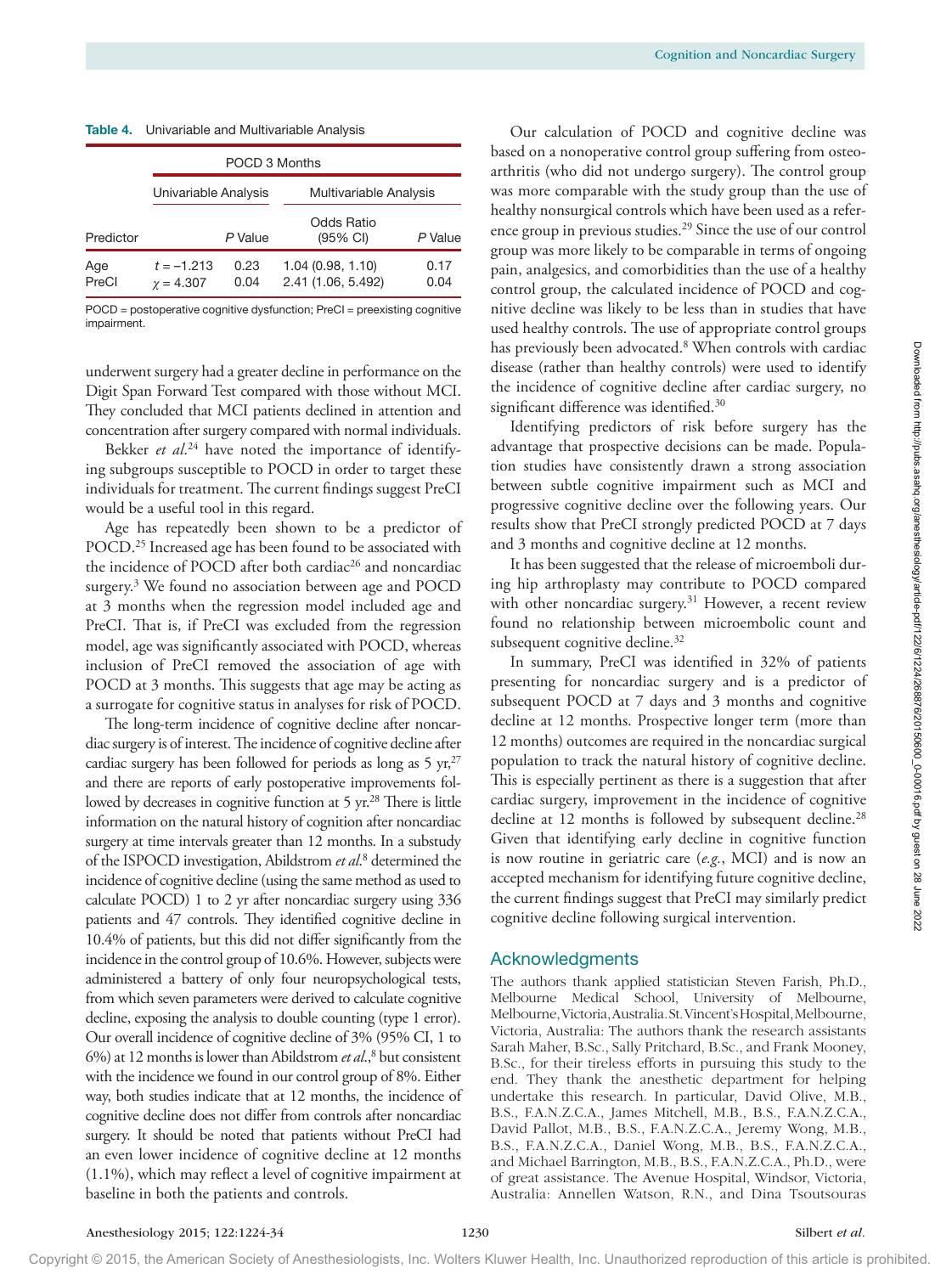were of great assistance. The anesthetic team, especially David Williams, M.B., B.S., F.A.N.Z.C.A., and Brett Pearce, M.B., B.S., F.A.N.Z.C.A., were exceptionally helpful. They also acknowledge Lewis Targett, M.B., B.S., F.A.N.Z.C.A., Mark Langley, M.B., B.S., F.A.N.Z.C.A., Andu Borsaru, M.B., B.S., F.A.N.Z.C.A., Andrew Walpole, M.B., B.S., F.A.N.Z.C.A., Christopher Joseph, M.B., B.S., F.A.N.Z.C.A., Nicole Urquhart, M.B., B.S., F.A.N.Z.C.A., Michael Barrowcliffe, M.B., B.S., F.A.N.Z.C.A., Jeremy Wong, M.B., B.S., F.A.N.Z.C.A., Stefan Sabato, M.B., B.S., F.A.N.Z.C.A., Timothy Lee, M.B., B.S., F.A.N.Z.C.A., Brian Lashansky, M.B., B.S., F.A.N.Z.C.A., Joshua Lau, M.B., B.S., F.A.N.Z.C.A., Peter Freeman, M.B., B.S., F.A.N.Z.C.A., and Rob Beavis, M.B., B.S., F.A.N.Z.C.A. St Vincent's Private Hospital, Melbourne, Victoria, Australia: Michelle Dowsey, Ph.D., Rowan Molnar, M.B., B.S., F.A.N.Z.C.A., and Michael Barrington, M.B., B.S., F.A.N.Z.C.A., Ph.D.

Support was provided by the Australian National Health and Medical Research Council, Canberra, Australian Capital Territory, Australia (project grant 454440).

# Competing Interests

The authors declare no competing interests.

# **Correspondence**

Address correspondence to Dr. Silbert: Department of Anaesthesia, St. Vincent's Hospital, PO Box 2900, Fitzroy, Victoria 3065, Australia. [brendan.silbert@svhm.org.au.](mailto:brendan.silbert@svhm.org.au) This article may be accessed for personal use at no charge through the Journal Web site, [www.anesthesiology.org](http://www.anesthesiology.org).

# **References**

- 1. Shaw PJ, Bates D, Cartlidge NE, French JM, Heaviside D, Julian DG, Shaw DA: Neurologic and neuropsychological morbidity following major surgery: Comparison of coronary artery bypass and peripheral vascular surgery. Stroke 1987; 18:700–7
- 2. Moller JT, Cluitmans P, Rasmussen LS, Houx P, Rasmussen H, Canet J, Rabbitt P, Jolles J, Larsen K, Hanning CD, Langeron O, Johnson T, Lauven PM, Kristensen PA, Biedler A, van Beem H, Fraidakis O, Silverstein JH, Beneken JE, Gravenstein JS: Long-term postoperative cognitive dysfunction in the elderly ISPOCD1 study. ISPOCD investigators. International Study of Post-Operative Cognitive Dysfunction. Lancet 1998; 351:857–61 And hence, that some pair and the content of the state of the state in the state of the state of the state of the state of the state of the state of the state of the state of the state of the state of the state of the sta
	- 3. Monk TG, Weldon BC, Garvan CW, Dede DE, van der Aa MT, Heilman KM, Gravenstein JS: Predictors of cognitive dysfunction after major noncardiac surgery. Anesthesiology 2008; 108:18–30
	- 4. Silverstein JH, Steinmetz J, Reichenberg A, Harvey PD, Rasmussen LS: Postoperative cognitive dysfunction in patients with preoperative cognitive impairment: Which domains are most vulnerable? Anesthesiology 2007; 106:431–5
	- 5. Silbert BS, Scott DA, Evered LA, Lewis MS, Kalpokas M, Maruff P, Myles PS, Jamrozik K: A comparison of the effect of high- and low-dose fentanyl on the incidence of postoperative cognitive dysfunction after coronary artery bypass surgery in the elderly. Anesthesiology 2006; 104:1137–45
	- 6. Newman MF, Grocott HP, Mathew JP, White WD, Landolfo K, Reves JG, Laskowitz DT, Mark DB, Blumenthal JA; Neurologic Outcome Research Group and the Cardiothoracic Anesthesia Research Endeavors (CARE) Investigators of the Duke Heart Center: Report of the substudy assessing the impact of neurocognitive function on quality of life 5 years after cardiac surgery. Stroke 2001; 32:2874–81
	- 7. Steinmetz J, Christensen KB, Lund T, Lohse N, Rasmussen LS; ISPOCD Group: Long-term consequences of postoperative cognitive dysfunction. Anesthesiology 2009; 110:548–55
- 8. Abildstrom H, Rasmussen LS, Rentowl P, Hanning CD, Rasmussen H, Kristensen PA, Moller JT: Cognitive dysfunction 1-2 years after non-cardiac surgery in the elderly. ISPOCD group. International Study of Post-Operative Cognitive Dysfunction. Acta Anaesthesiol Scand 2000; 44:1246–51
- 9. Nadelson MR, Sanders RD, Avidan MS: Perioperative cognitive trajectory in adults. Br J Anaesth 2014; 112:440–51
- 10. Evered L, Scott DA, Silbert B, Maruff P: Postoperative cognitive dysfunction is independent of type of surgery and anesthetic. Anesth Analg 2011; 112:1179–85
- 11. Lewis M, Maruff P, Silbert B: Statistical and conceptual issues in defining post-operative cognitive dysfunction. Neurosci Biobehav Rev 2004; 28:433–40
- 12. McKhann GM, Grega MA, Borowicz LM Jr, Bailey MM, Barry SJ, Zeger SL, Baumgartner WA, Selnes OA: Is there cognitive decline 1 year after CABG? Comparison with surgical and nonsurgical controls. Neurology 2005; 65:991–9
- 13. Murkin JM, Newman SP, Stump DA, Blumenthal JA: Statement of consensus on assessment of neurobehavioral outcomes after cardiac surgery. Ann Thorac Surg 1995; 59:1289–95
- 14. McCormack H, Sheather S: Clinical application of visual ananologue scales: A critical review. Psychol Med 1988; 18:1007–19
- 15. Scott DA, Silbert BS, Doyle TJ, Blyth C, Borton MC, O'Brien JL, de L Horne DJ: Centrifugal *versus* roller head pumps for cardiopulmonary bypass: Effect on early neuropsychologic outcomes after coronary artery surgery. J Cardiothorac Vasc Anesth 2002; 16:715–22
- 16. Nelson H: National Adult Reading Test (NART) for the Assessment of Premorbid Intelligence in Patients with Dementia: Test Manual. Windsor, England, Psychological Corporation, 1992
- 17. Hogue CW Jr, Hershey T, Dixon D, Fucetola R, Nassief A, Freedland KE, Thomas B, Schechtman K: Preexisting cognitive impairment in women before cardiac surgery and its relationship with C-reactive protein concentrations. Anesth Analg 2006; 102:1602–8
- 18. Evered LA, Silbert BS, Scott DA, Maruff P, Ames D, Choong PF: Preexisting cognitive impairment and mild cognitive impairment in subjects presenting for total hip joint replacement. Anesthesiology 2011; 114:1297–304
- 19. Silbert BS, Scott DA, Evered LA, Lewis MS, Maruff PT: Preexisting cognitive impairment in patients scheduled for elective coronary artery bypass graft surgery. Anesth Analg 2007; 104:1023–8
- 20. Rasmussen LS, Larsen K, Houx P, Skovgaard LT, Hanning CD, Moller JT; ISPOCD group; The International Study of Postoperative Cognitive Dysfunction: The assessment of postoperative cognitive function. Acta Anaesthesiol Scand 2001; 45:275–89
- 21. Petersen RC, Roberts RO, Knopman DS, Boeve BF, Geda YE, Ivnik RJ, Smith GE, Jack CR Jr: Mild cognitive impairment: Ten years later. Arch Neurol 2009; 66:1447–55
- 22. Hudetz JA, Patterson KM, Pagel PS: Comparison of preexisting cognitive impairment, amnesic mild cognitive impairment, and multiple domain mild cognitive impairment in men scheduled for coronary artery surgery. Eur J Anaesthesiol 2012; 29:320–5
- 23. Gauthier S, Reisberg B, Zaudig M, Petersen RC, Ritchie K, Broich K, Belleville S, Brodaty H, Bennett D, Chertkow H, Cummings JL, de Leon M, Feldman H, Ganguli M, Hampel H, Scheltens P, Tierney MC, Whitehouse P, Winblad B; International Psychogeriatric Association Expert Conference on mild cognitive impairment: Mild cognitive impairment. Lancet 2006; 367:1262–70
- 24. Bekker A, Lee C, de Santi S, Pirraglia E, Zaslavsky A, Farber S, Haile M, de Leon MJ: Does mild cognitive impairment increase the risk of developing postoperative cognitive dysfunction? Am J Surg 2010; 199:782–8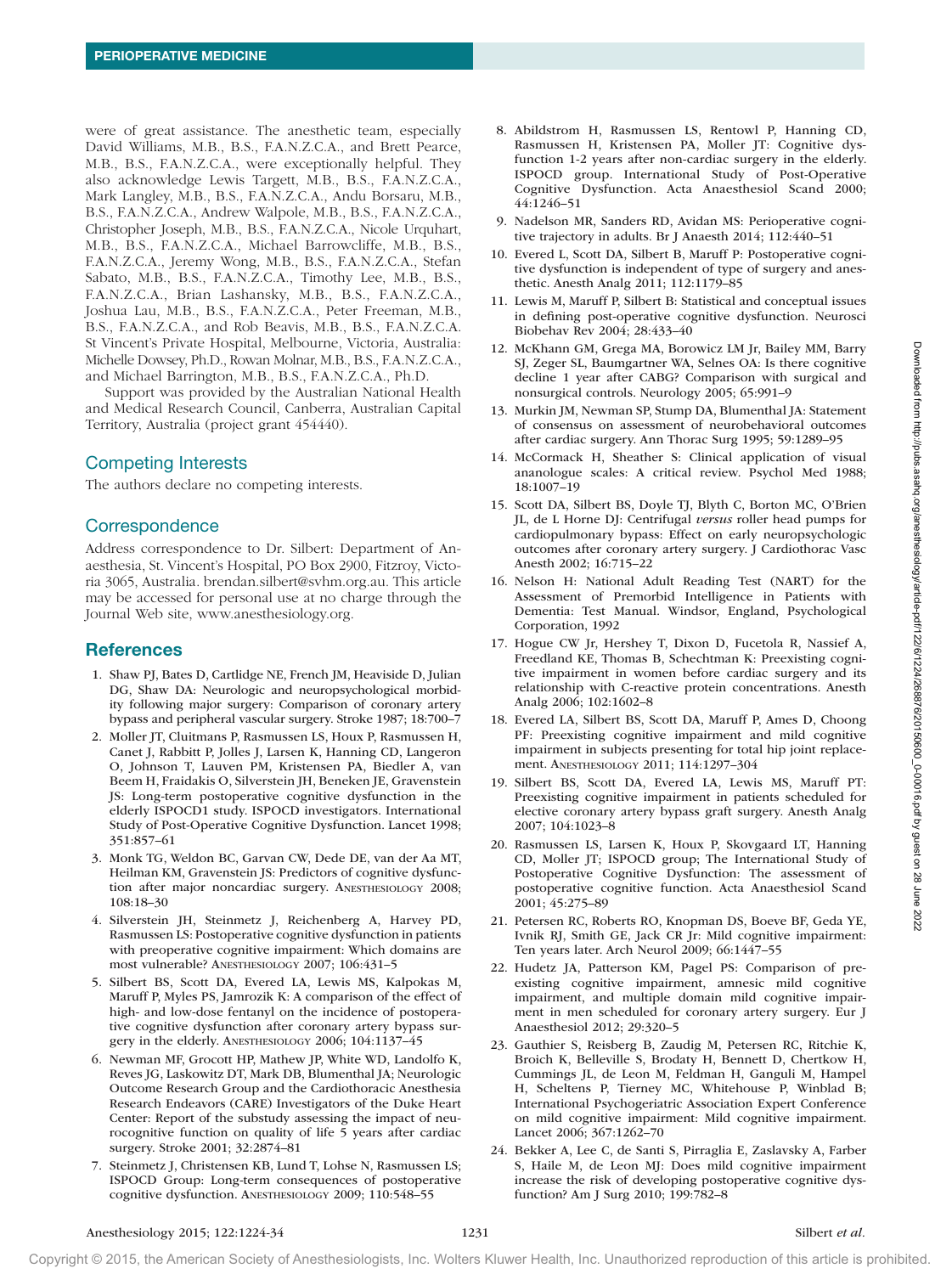- 25. Silbert B, Evered L, Scott DA: Cognitive decline in the elderly: Is anaesthesia implicated? Best Pract Res Clin Anaesthesiol 2011; 25:379–93
- 26. Martin JF, Melo RO, Sousa LP: Postoperative cognitive dysfunction after cardiac surgery. Rev Bras Cir Cardiovasc 2008; 23:245–55
- 27. Selnes O, McKahnn G: Late cognitive decline after CABG. Neurology 2002; 59:660–61
- 28. Newman MF, Kirchner JL, Phillips-Bute B, Gaver V, Grocott H, Jones RH, Mark DB, Reves JG, Blumenthal JA: Longitudinal assessment of neurocognitive function after coronary- artery bypass surgery. N Engl J Med 2001; 344:395–402.
- 29. Keizer AM, Hijman R, Kalkman CJ, Kahn RS, van Dijk D; Octopus Study Group: The incidence of cognitive decline after (not) undergoing coronary artery bypass grafting: The

impact of a controlled definition. Acta Anaesthesiol Scand 2005; 49:1232–5

- 30. Selnes OA, Grega MA, Bailey MM, Pham LD, Zeger SL, Baumgartner WA, McKhann GM: Cognition 6 years after surgical or medical therapy for coronary artery disease. Ann Neurol 2008; 63:581–90
- 31. Koch S, Forteza A, Lavernia C, Romano JG, Campo-Bustillo I, Campo N, Gold S: Cerebral fat microembolism and cognitive decline after hip and knee replacement. Stroke 2007; 38:1079–81
- 32. Silbert BS, Evered LA, Scott DA, Rahardja S, Gerraty RP, Choong PF: Review of transcranial Doppler ultrasound to detect microemboli during orthopedic surgery. Am J Neuroradiol 2014; 175:67–71

| Characteristic                                                        |                            |                            |                            |                            |
|-----------------------------------------------------------------------|----------------------------|----------------------------|----------------------------|----------------------------|
|                                                                       | $n = 271$                  |                            | $n = 29$                   | P Value                    |
| Age                                                                   | 69.9 (6.6)                 |                            | 71.6 (6.2)                 | 0.19                       |
| Gender (male/female)                                                  | 90/171                     |                            | 13/16                      | 0.21                       |
| Height                                                                | 166.2 (9.0)                |                            | 167.7 (12.7)               | 0.42                       |
| Weight                                                                | 78.6 (14.6)                |                            | 77.6 (19.3)                | 0.73                       |
| Body mass index                                                       | 28.4 (4.9)                 |                            | 27.3(5.1)                  | 0.23                       |
| <b>Diabetes</b>                                                       | 24(9.0)                    |                            | 2(7.0)                     | 0.75                       |
| History of or current smoking                                         | 129 (47.6)                 |                            | 15 (51.7)                  | 0.67                       |
| Hypertension                                                          | 147 (54.2)                 |                            | 13 (46.4)                  | 0.43                       |
| Hypercholesterolemia                                                  | 106 (39.4)                 |                            | 9(32.1)                    | 0.45                       |
| Peripheral vascular disease                                           | 3(1.1)                     |                            | 0(0)                       | 0.57                       |
| History acute myocardial infarction                                   | 11 $(4.1)$                 |                            | 1(3.7)                     | 0.92                       |
| Estimated intelligent quotient                                        | 111.1 (10.3)               |                            | 110.3 (11.0)               | 0.71                       |
| Apolipoprotein E4 positive                                            | 54(25.1)                   |                            | 3(17.6)                    | 0.49                       |
| Prior general anesthetic                                              | 251 (94.0)                 |                            | 24 (85.7)                  | 0.10                       |
| <b>Statins</b>                                                        | 90 (33.2)                  |                            | 9(31.0)                    | 0.81                       |
| <b>ß-blockers</b>                                                     | 38 (14.0)                  |                            | 1(3.4)                     | 0.11                       |
| Antidepressants<br>Angiotensin-converting enzyme inhibitors           | 35(13.1)<br>60 (22.1)      |                            | 1(3.4)<br>3(10.3)          | 0.13<br>0.14               |
|                                                                       |                            |                            |                            |                            |
| Appendix 2. Control Group: Mean (SD) for Each Test at Each Time Point | <b>Baseline</b>            | Day 7                      | 3 Months                   | 12 Months                  |
|                                                                       | 18.7(3.9)                  | 19.9(3.5)                  | 19.6(3.2)                  | 19.4(4.0)                  |
| CERAD-AVLT                                                            |                            |                            | 38.3 (12.3)                | 42.3(21.1)                 |
|                                                                       | 43.1 (14.8)                | 41.9 (19.3)                |                            |                            |
| <b>TMTA</b><br><b>TMTB</b>                                            | 97.7 (55.4)                | 92.0 (43.2)                | 83.5 (41.4)                | 89.6 (64.0)                |
| <b>DSST</b>                                                           | 41.1 (11.3)                | 44.9 (11.5)                | 46.1 (9.6)                 | 47.1 (12.2)                |
|                                                                       | 42.9 (13.2)                | 44.4 (16.4)                | 44.4 (14.7)                | 46.9 (14.8)                |
| (animals)                                                             | 19.9(4.8)                  | 20.1(5.3)                  | 21.1(5.1)                  | 21.2(5.3)                  |
| <b>COWAT</b><br>CERAD semantic fluency<br>GPBd<br>GPBnd               | 89.6 (23.5)<br>98.5 (25.5) | 85.1 (18.0)<br>93.9 (22.3) | 85.2 (16.7)<br>95.5 (21.8) | 89.6 (28.2)<br>97.6 (28.9) |

|                                     | <b>Baseline</b> | Day 7       | 3 Months    | 12 Months   |
|-------------------------------------|-----------------|-------------|-------------|-------------|
| <b>CERAD-AVLT</b>                   | 18.7(3.9)       | 19.9(3.5)   | 19.6(3.2)   | 19.4(4.0)   |
| <b>TMTA</b>                         | 43.1 (14.8)     | 41.9 (19.3) | 38.3(12.3)  | 42.3(21.1)  |
| <b>TMTB</b>                         | 97.7 (55.4)     | 92.0 (43.2) | 83.5 (41.4) | 89.6 (64.0) |
| <b>DSST</b>                         | 41.1 (11.3)     | 44.9 (11.5) | 46.1(9.6)   | 47.1 (12.2) |
| <b>COWAT</b>                        | 42.9 (13.2)     | 44.4 (16.4) | 44.4 (14.7) | 46.9 (14.8) |
| CERAD semantic fluency<br>(animals) | 19.9(4.8)       | 20.1(5.3)   | 21.1(5.1)   | 21.2(5.3)   |
| GPBd                                | 89.6 (23.5)     | 85.1 (18.0) | 85.2 (16.7) | 89.6 (28.2) |
| GPBnd                               | 98.5(25.5)      | 93.9(22.3)  | 95.5(21.8)  | 97.6 (28.9) |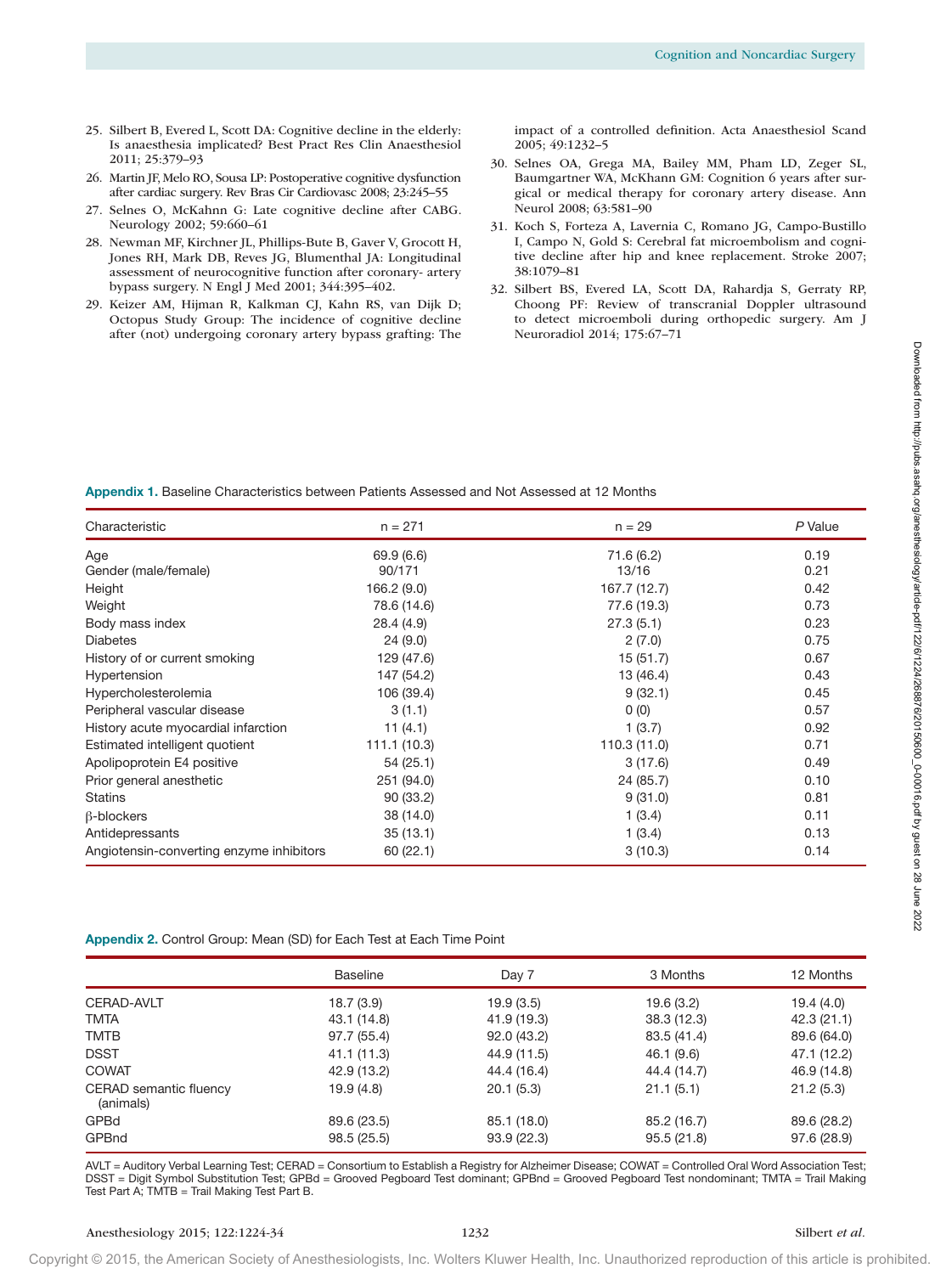# Appendix 3: Density Distribution of Time of Testing at Each 7 Days, 3 Months, and 12 Months



Anesthesiology 2015; 122:1224-34 1233 Silbert *et al.*